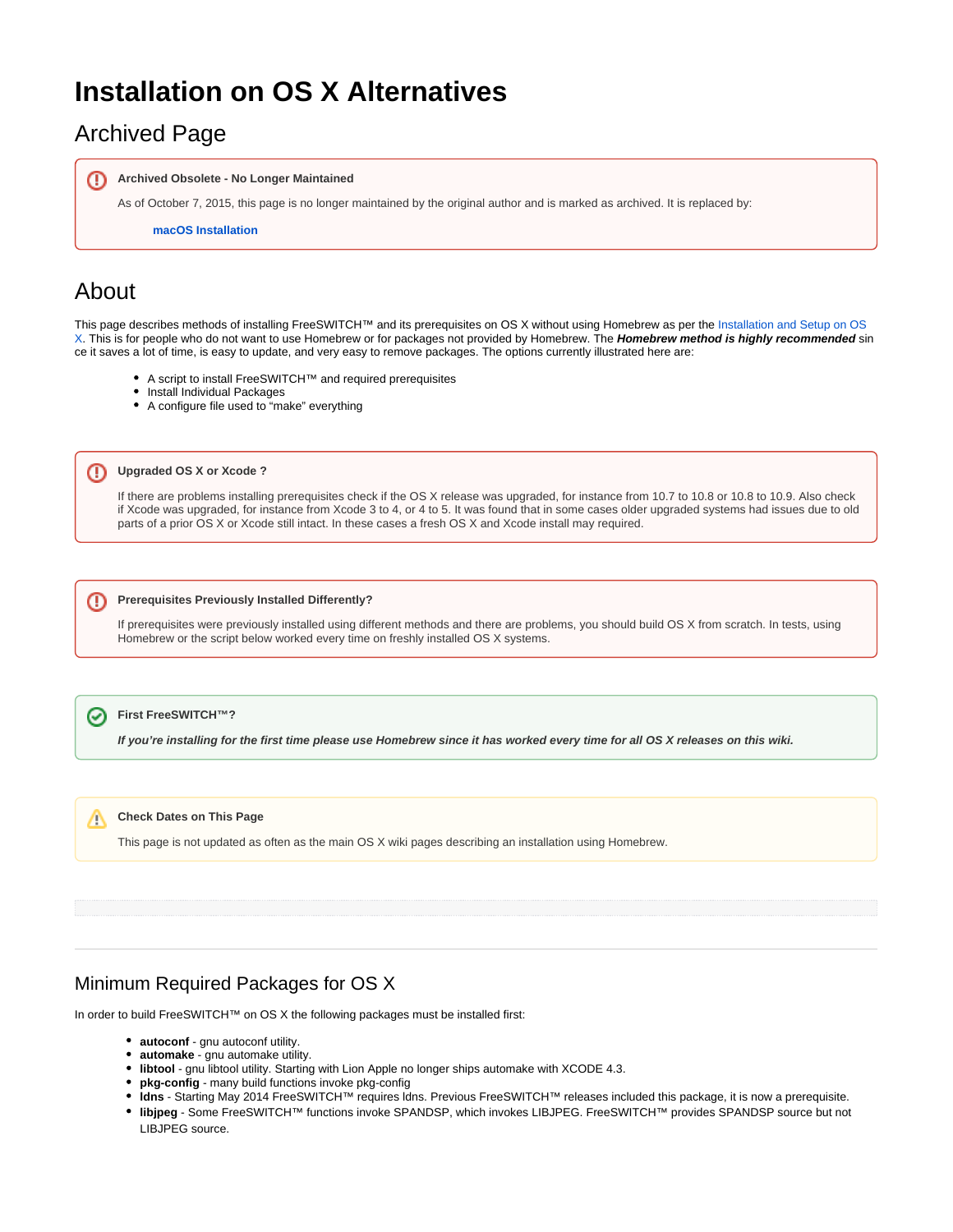- **openssl** Starting Feb 2014 FreeSWITCH™ requires openssl. openssl is deprecated since OS X 10.7 Lion and not usable for FreeSWITCH™ in older OS X releases.
- **curl** Starting Mar 2014 FreeSWITCH™ 1.4 requires libcurl. Previous FreeSWITCH™ releases included this package, it is now a prerequisite..
- **pcre** Starting Mar 2014 FreeSWITCH™ 1.4 requires pcre. Previous FreeSWITCH™ releases included this package, it is now a prerequisite.
- **sqlite** Starting Mar 2014 FreeSWITCH™ 1.4 requires sqlite. Previous FreeSWITCH™ releases included this package, it is now a
- prerequisite.
- **speex** Starting Mar 2014 FreeSWITCH™ 1.4 requires libspeex. Previous FreeSWITCH™ releases included this package, it is now a prerequisite.

### Install Using A Script

ω

The script below contains code for downloading ldns but the ldns section was not tested yet. It is included here since ldns is required as of May 19 2014. It will be tested later.

The following script was **tested March 19, 2014** on OSX 10.9.2, 10.8.5, and 10.7.5. It assumes that the /usr/local and /usr/local/src directories exists and the proper ownership security set as per the Create /usr Subdirectories Installation on OS X 10.9 Mavericks Create Directories [Create /usr Subdirectories.](https://freeswitch.org/confluence/display/FREESWITCH/Installation+on+OS+X+10.9+Mavericks#InstallationonOSX10.9Mavericks-Create/usrSubdirectories) Using this script allows easy removal of FreeSWITCH™ and installed packages. Read the comments for instructions and prompts. Of course, you can also cut/paste lines to run parts of the script in Terminal if desired.

```
#!/bin/sh
# Tested on OS X 10.9.2, 10.8.5, 10.7.5 March 19 2014
#
# This script can be run asis or separated into multiple scripts, and/or edited for different directories, 
or run one line at a time.
# Example of how to use this script:
# 1. Create /usr/local and /usr/local/src as documented in the OS X install wiki page
# 2. Save this text on the Desktop as fsinstall.command
# 3. chmod +x ~/Desktop/fsinstall.command
# 4. Run command in terminal: . ~/Desktop/fsinstall.command
#
# Prompts:
# Installation of openssl and pcre will prompt for the admin password during make install
# Installing on OS X 10.7 script will pause prior to freeswitch make to allow removal of mod_v8 from modules.
conf
#
echo "Installing autoconf *****************************
cd /usr/local/src/
curl -4 -o autoconf-2.69.tar.gz http://ftp.gnu.org/gnu/autoconf/autoconf-2.69.tar.gz
tar zxfv autoconf-2.69.tar.gz
cd autoconf-2.69
./configure --prefix=/usr/local
make
make install
make clean
cd ..
rm autoconf-2.69.tar.gz
#
echo "Installing automake *****************************
cd /usr/local/src/
curl -4 -o automake-1.14.tar.gz http://ftp.gnu.org/gnu/automake/automake-1.14.tar.gz
tar zxfv automake-1.14.tar.gz
cd automake-1.14
./configure --prefix=/usr/local
make
make install
make clean
cd ..
rm automake-1.14.tar.gz
#
echo "Installing libtool ***************************"
cd /usr/local/src/
curl -4 -o libtool-2.4.2.tar.gz http://gnu.mirror.constant.com/libtool/libtool-2.4.2.tar.gz
tar zxfv libtool-2.4.2.tar.gz
cd libtool-2.4.2
./configure --prefix=/usr/local --program-prefix=g
```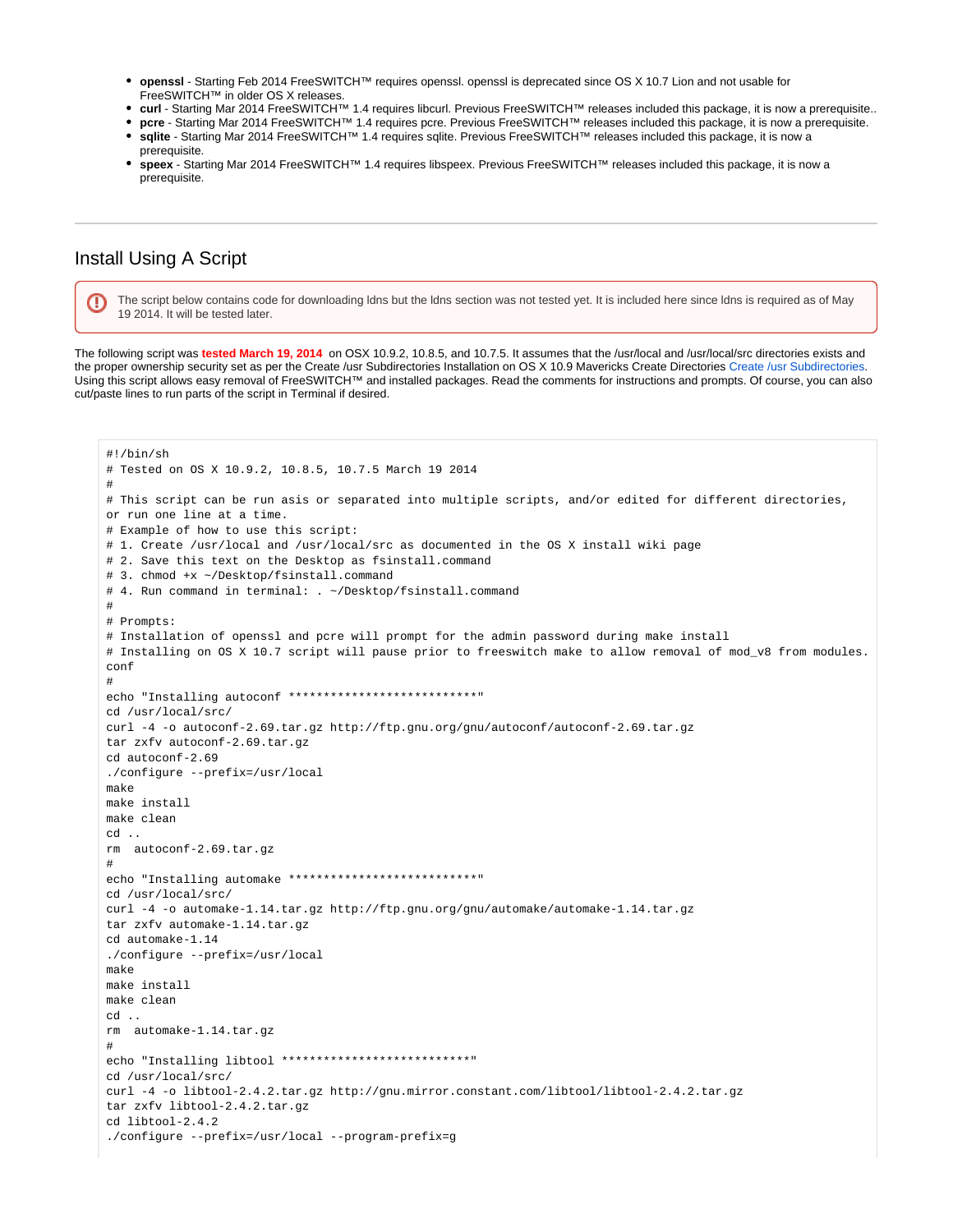```
make
make install
make clean
cd ..
rm libtool-2.4.2.tar.gz
#
echo "Installing pkg-config *****************************
cd /usr/local/src/
curl -4 -o pkg-config-0.28.tar.gz http://pkgconfig.freedesktop.org/releases/pkg-config-0.28.tar.gz
tar zxfv pkg-config-0.28.tar.gz
cd pkg-config-0.28
./configure --prefix=/usr/local --with-internal-glib
make
make install
make clean
cd ..
rm pkg-config-0.28.tar.gz
#
echo "Installing jpeg ***************************"
cd /usr/local/src/
curl -4 -o jpegsrc.v8d.tar.gz http://www.ijg.org/files/jpegsrc.v8d.tar.gz
tar zxfv jpegsrc.v8d.tar.gz
cd jpeg-8d
./configure --prefix=/usr/local
make
make install
make clean
cd ..
rm jpegsrc.v8d.tar.gz
#
#
echo "Installing ldns ***************************"
cd /usr/local/src/
curl -4 -o ldns-1.6.17.tar.gz http://www.nlnetlabs.nl/downloads/ldns/ldns-1.6.17.tar.gz
tar zxfv ldns-1.6.17.tar.gz
cd ldns-1.6.17
./configure --prefix=/usr/local
make
make install
make clean
cd ..
rm ldns-1.6.17.tar.gz
#
echo "Installing openssl ***************************"
cd /usr/local/src/
curl -4 -o openssl-1.0.1f.tar.gz http://www.openssl.org/source/openssl-1.0.1f.tar.gz
tar zxfv openssl-1.0.1f.tar.gz
cd openssl-1.0.1f
./configure --prefix=/usr/local/ darwin64-x86_64-cc
make
echo "-
echo "— enter the admin password if requested --- "
echo "—————————————————————---"
sudo make install
make clean
cd ..
rm openssl-1.0.1f.tar.gz
echo "—————————————————————--- openssl directory change:"
echo "— enter the admin password if requested to change owner of /usr/local/lib/pkgconfig --- "
echo "- /usr/local/lib/pkgconfig must not be root for curl & pcre to install into
echo "—————————————————————---"
sudo chown $USER:staff /usr/local/lib/pkgconfig
#
echo "Installing curl *****************************
cd /usr/local/src/
curl -4 -o curl-7.35.0.tar.gz http://curl.haxx.se/download/curl-7.35.0.tar.gz
tar zxfv curl-7.35.0.tar.gz
cd curl-7.35.0
./configure --prefix=/usr/local
make
make install
```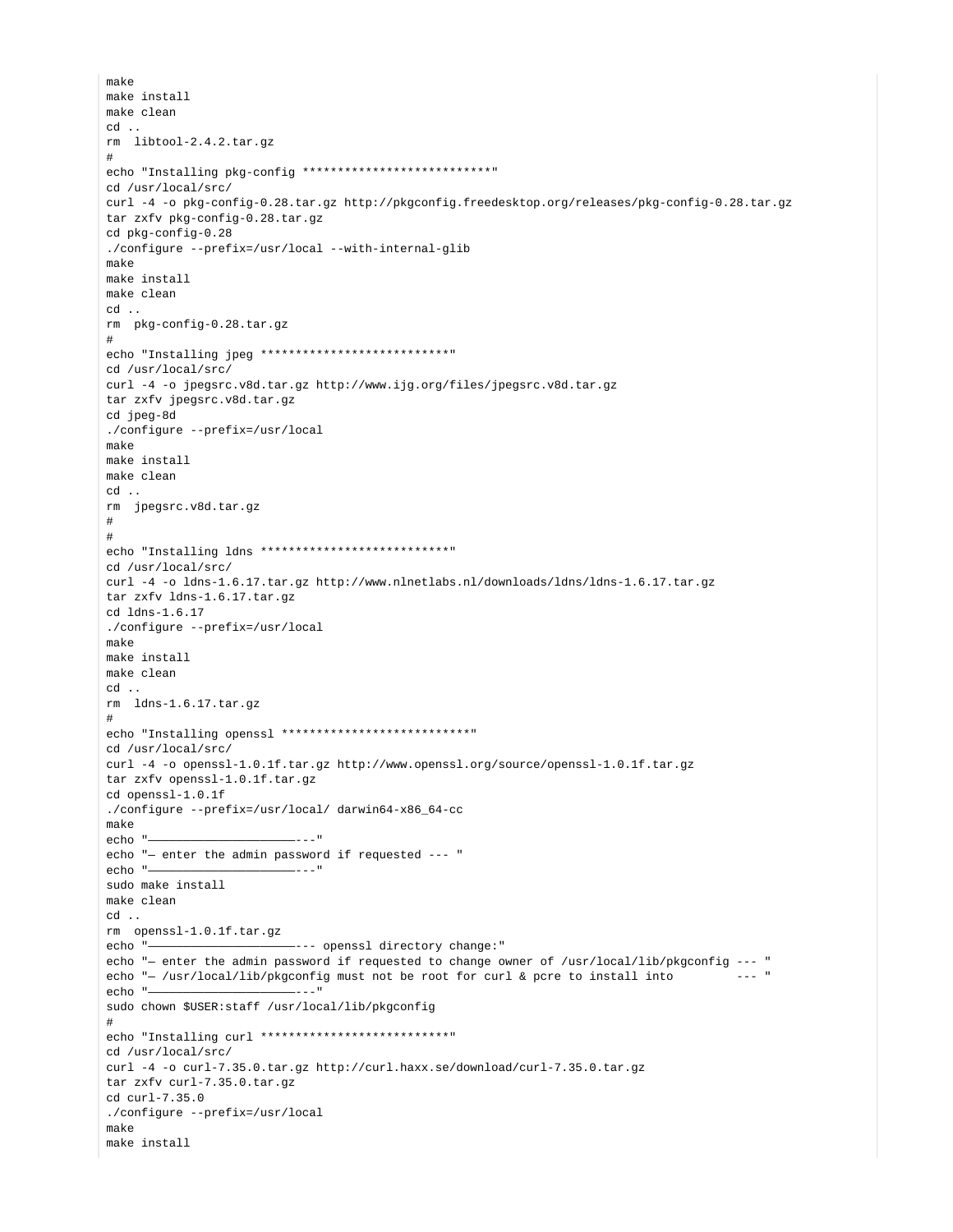```
make clean
cd ..
rm curl-7.35.0.tar.gz
#
echo "Installing pcre ***************************"
cd /usr/local/src/
curl --remote-name ftp://ftp.csx.cam.ac.uk/pub/software/programming/pcre/pcre-8.34.tar.gz
tar zxfv pcre-8.34.tar.gz
cd pcre-8.34
./configure --prefix=/usr/local
make
make install
make clean
cd ..
rm pcre-8.34.tar.gz
#
echo "Installing speex ***************************"
cd /usr/local/src/
curl -4 -o speex-1.2rc1.tar.qz http://downloads.xiph.org/releases/speex/speex-1.2rc1.tar.qz
tar zxfv speex-1.2rc1.tar.gz
cd speex-1.2rc1
./configure --prefix=/usr/local
make
make install
make clean
cd ..
rm speex-1.2rc1.tar.gz
#
echo "Installing sqlite ***************************"
cd /usr/local/src/
curl -4 -o sqlite-autoconf-3080401.tar.gz https://sqlite.org/2014/sqlite-autoconf-3080401.tar.gz
tar zxfv sqlite-autoconf-3080401.tar.gz
cd sqlite-autoconf-3080401
./configure --prefix=/usr/local
make
make install
make clean
cd ..
rm sqlite-autoconf-3080401.tar.gz
#
#
#
echo "Installing FreeSwitch *****************************
cd /usr/local/src/
git clone https://stash.freeswitch.org/scm/fs/freeswitch.git
cd freeswitch
./bootstrap.sh
./configure CFLAGS="-I/usr/local/include" LDFLAGS="-L/usr/local/lib" 
OS_Version=$(sw_vers -productVersion | sed "s:.digit:*.$::g")
if [ \frac{1}{2} \frac{1}{2} \frac{1}{2} \frac{1}{2} \frac{1}{2} \frac{1}{2} \frac{1}{2} \frac{1}{2} \frac{1}{2} \frac{1}{2} \frac{1}{2} \frac{1}{2} \frac{1}{2} \frac{1}{2} \frac{1}{2} \frac{1}{2} \frac{1}{2} \frac{1}{2} \frac{1}{2} \frac{1}{2} \frac{1}{2} \frac{10.7
echo read -p "Comment mod_v8 in modules.conf, then press [Enter] key to continue..."
f_imake
make install
make cd-sounds-install cd-moh-install
make clean
http://www.nlnetlabs.nl/downloads/ldns/ldns-1.6.17.tar.gz
```
Install Packages Individually